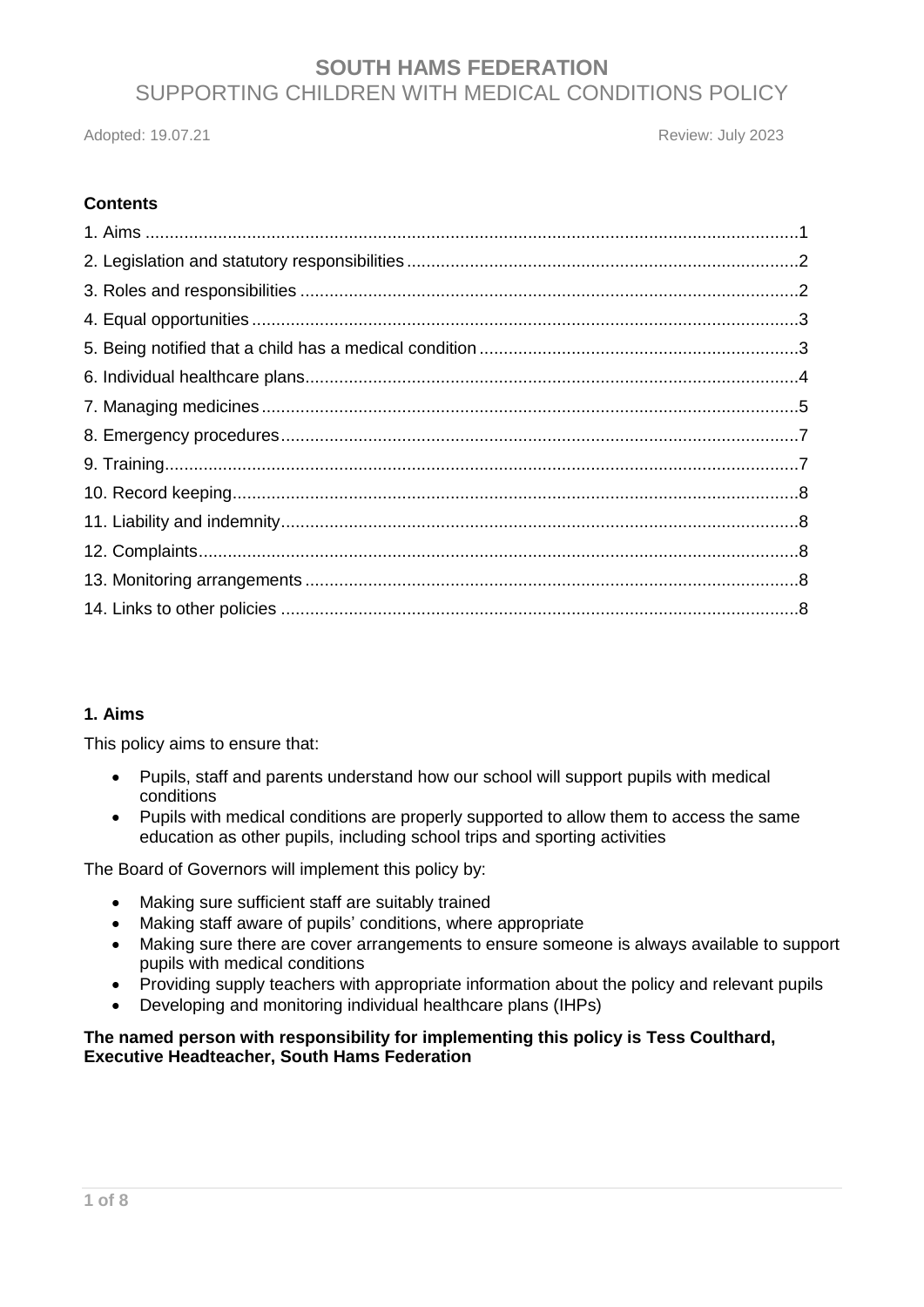Adopted: 19.07.21 **Review: July 2023** 

### **2. Legislation and statutory responsibilities**

This policy meets the requirements under [Section 100 of the Children and Families Act 2014,](http://www.legislation.gov.uk/ukpga/2014/6/part/5/crossheading/pupils-with-medical-conditions) which places a duty on governing boards to make arrangements for supporting pupils at their school with medical conditions.

It is also based on the Department for Education's statutory guidance: Supporting pupils at school [with medical conditions.](https://www.gov.uk/government/uploads/system/uploads/attachment_data/file/484418/supporting-pupils-at-school-with-medical-conditions.pdf)

### **3. Roles and responsibilities**

### **3.1 The Board of Governors**

The Board of Governors has ultimate responsibility to make arrangements to support pupils with medical conditions. The Board of Governors will ensure that sufficient staff have received suitable training and are competent before they are responsible for supporting children with medical conditions.

### **3.2 The Executive Headteacher**

The Executive Headteacher will:

- Make sure all staff are aware of this policy and understand their role in its implementation
- Ensure that there is a sufficient number of trained staff available to implement this policy and deliver against all individual healthcare plans (IHPs), including in contingency and emergency situations
- Take overall responsibility for the development of IHPs
- Make sure that school staff are appropriately insured and aware that they are insured to support pupils in this way
- Contact the school nursing service in the case of any pupil who has a medical condition that may require support at school, but who has not yet been brought to the attention of the school nurse
- Ensure that systems are in place for obtaining information about a child's medical needs and that this information is kept up to date

### **3.3 Staff**

Supporting pupils with medical conditions during school hours is not the sole responsibility of one person. Any member of staff may be asked to provide support to pupils with medical conditions, although they will not be required to do so. This includes the administration of medicines.

Those staff who take on the responsibility to support pupils with medical conditions will receive sufficient and suitable training, and will achieve the necessary level of competency before doing so.

Teachers will take into account the needs of pupils with medical conditions that they teach. All staff will know what to do and respond accordingly when they become aware that a pupil with a medical condition needs help.

### **3.4 Parents**

Parents will:

• Provide the school with sufficient and up-to-date information about their child's medical needs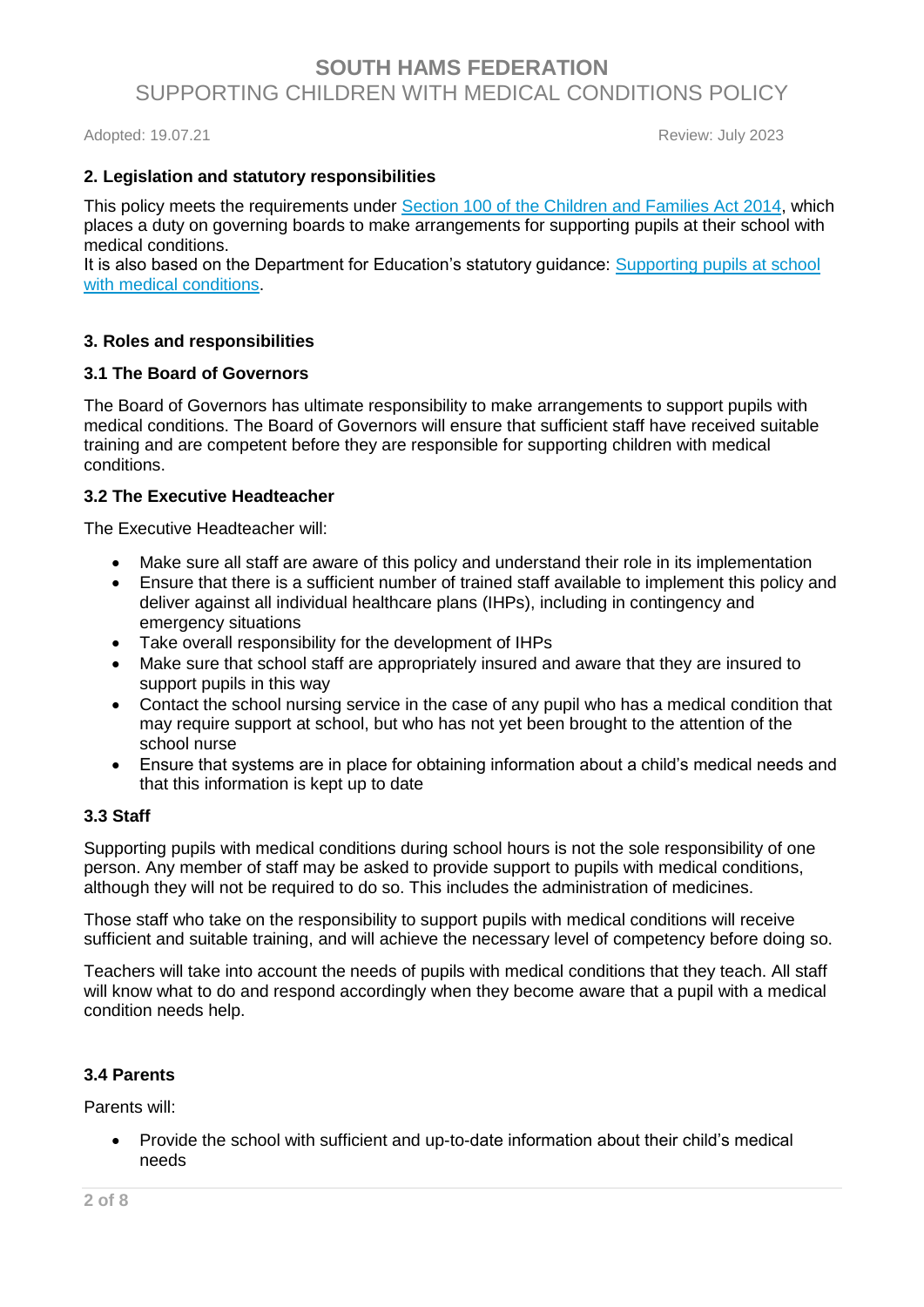Adopted: 19.07.21 **Review: July 2023** 

- Be involved in the development and review of their child's IHP and may be involved in its drafting
- Carry out any action they have agreed to as part of the implementation of the IHP e.g. provide medicines and equipment

### **3.5 Pupils**

Pupils with medical conditions will often be best placed to provide information about how their condition affects them. Pupils should be fully involved in discussions about their medical support needs and contribute as much as possible to the development of their IHPs. They are also expected to comply with their IHPs.

### **3.6 School Nurses and Other Healthcare Professionals**

Our school nursing service will notify the school when a pupil has been identified as having a medical condition that will require support in school. This will be before the pupil starts school, wherever possible.

Healthcare professionals, such as GPs and paediatricians, will liaise with the schools' nurses and notify them of any pupils identified as having a medical condition.

### **4**. **Equal opportunities**

Our school is clear about the need to actively support pupils with medical conditions to participate in school trips and visits, or in sporting activities, and not prevent them from doing so.

The school will consider what reasonable adjustments need to be made to enable these pupils to participate fully and safely on school trips, visits and sporting activities.

Risk assessments will be carried out so that planning arrangements take account of any steps needed to ensure that pupils with medical conditions are included. In doing so, pupils, their parents and any relevant healthcare professionals will be consulted.

### **5. Being Notified that a Child has a Medical Condition**

When the school is notified that a pupil has a medical condition, the process outlined below will be followed to decide whether the pupil requires an IHP.

The school will make every effort to ensure that arrangements are put into place within 2 weeks, or by the beginning of the relevant term for pupils who are new to our school.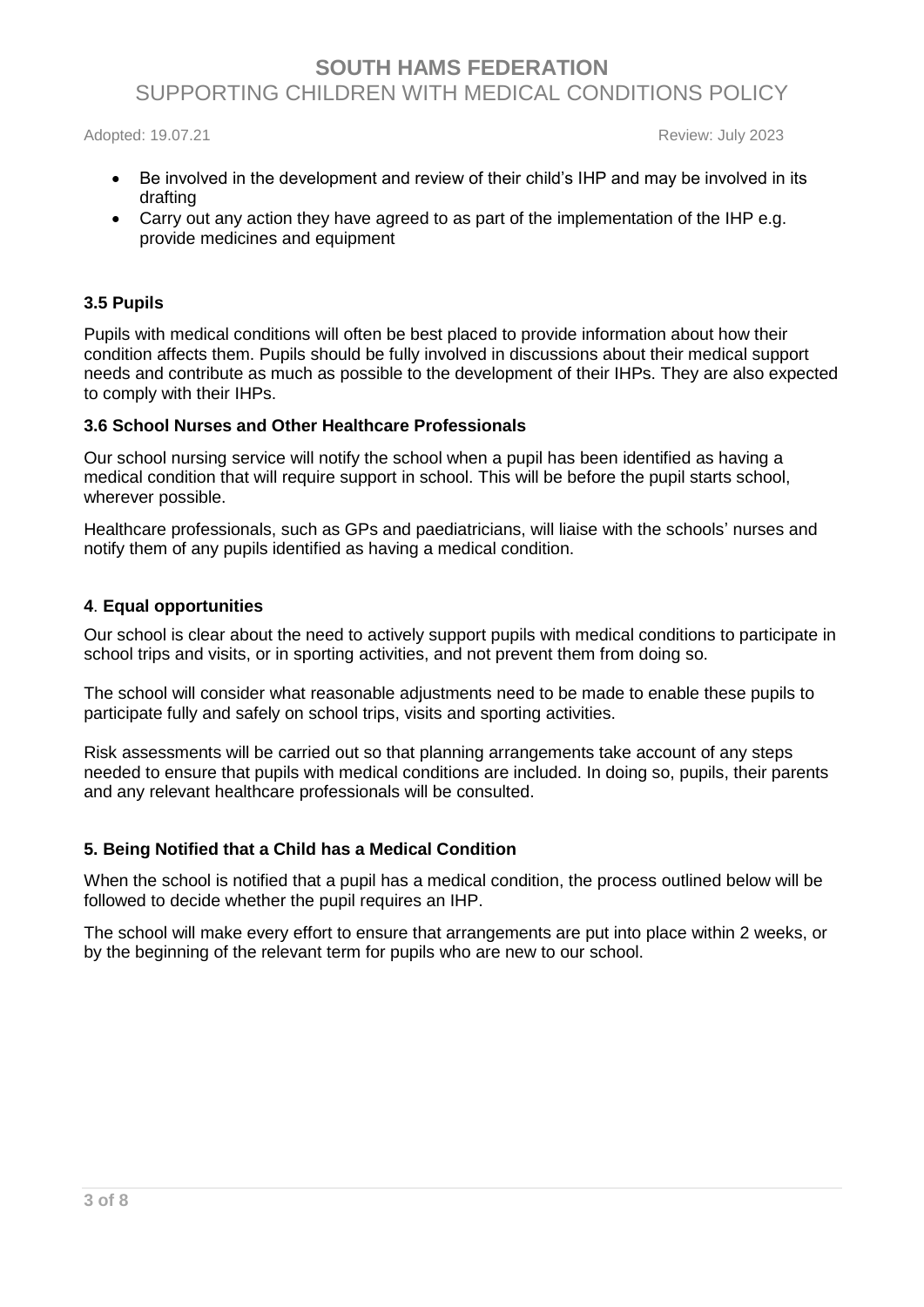Adopted: 19.07.21 **Review: July 2023** 



### **6. Individual Healthcare Plans**

The Executive Headteacher has overall responsibility for the development of IHPs for pupils with medical conditions. This has been delegated to each Head of School.

Plans will be reviewed at least annually, or earlier if there is evidence that the pupil's needs have changed.

Plans will be developed with the pupil's best interests in mind and will set out:

- What needs to be done
- **When**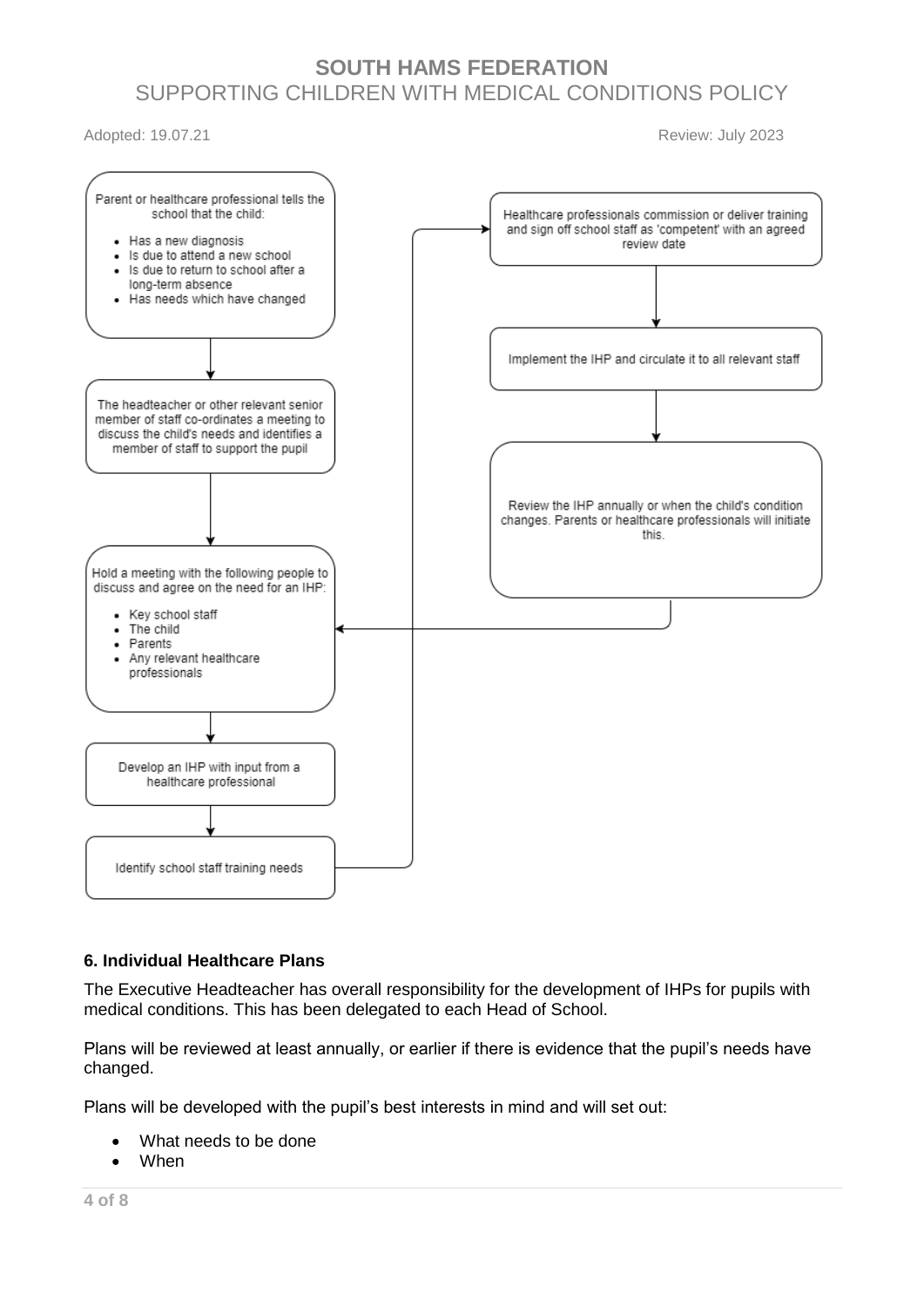Adopted: 19.07.21 **Review: July 2023** 

### • By whom

Not all pupils with a medical condition will require an IHP. It will be agreed with a healthcare professional and the parents when an IHP would be inappropriate or disproportionate. This will be based on evidence. If there is not a consensus, the Executive Headteacher will make the final decision.

Plans will be drawn up in partnership with the school, parents and a relevant healthcare professional, such as the school nurse, specialist or paediatrician, who can best advise on the pupil's specific needs. The pupil will be involved wherever appropriate.

IHPs will be linked to, or become part of, any statement of special educational needs (SEN) or education, health and care (EHC) plan. If a pupil has SEN but does not have a statement or EHC plan, the SEN will be mentioned in the IHP.

The level of detail in the plan will depend on the complexity of the child's condition and how much support is needed. The Board of Governors and the Executive Headteacher, will consider the following when deciding what information to record on IHPs:

- The medical condition, its triggers, signs, symptoms and treatments
- The pupil's resulting needs, including medication (dose, side effects and storage) and other treatments, time, facilities, equipment, testing, access to food and drink where this is used to manage their condition, dietary requirements and environmental issues, e.g. crowded corridors, travel time between lessons
- Specific support for the pupil's educational, social and emotional needs. For example, how absences will be managed, requirements for extra time to complete exams, use of rest periods or additional support in catching up with lessons, counselling sessions
- The level of support needed, including in emergencies. If a pupil is self-managing their medication, this will be clearly stated with appropriate arrangements for monitoring
- Who will provide this support, their training needs, expectations of their role and confirmation of proficiency to provide support for the pupil's medical condition from a healthcare professional, and cover arrangements for when they are unavailable
- Who in the school needs to be aware of the pupil's condition and the support required
- Arrangements for written permission from parents and the headteacher for medication to be administered by a member of staff, or self-administered by the pupil during school hours
- Separate arrangements or procedures required for school trips or other school activities outside of the normal school timetable that will ensure the pupil can participate, e.g. risk assessments
- Where confidentiality issues are raised by the parent/pupil, the designated individuals to be entrusted with information about the pupil's condition
- What to do in an emergency, including who to contact, and contingency arrangements

### **7. Managing medicines**

Prescription and non-prescription medicines will only be administered at school:

- When it would be detrimental to the pupil's health or school attendance not to do so **and**
- Where we have parents' written consent

#### **The only exception to this is where the medicine has been prescribed to the pupil without the knowledge of the parents.**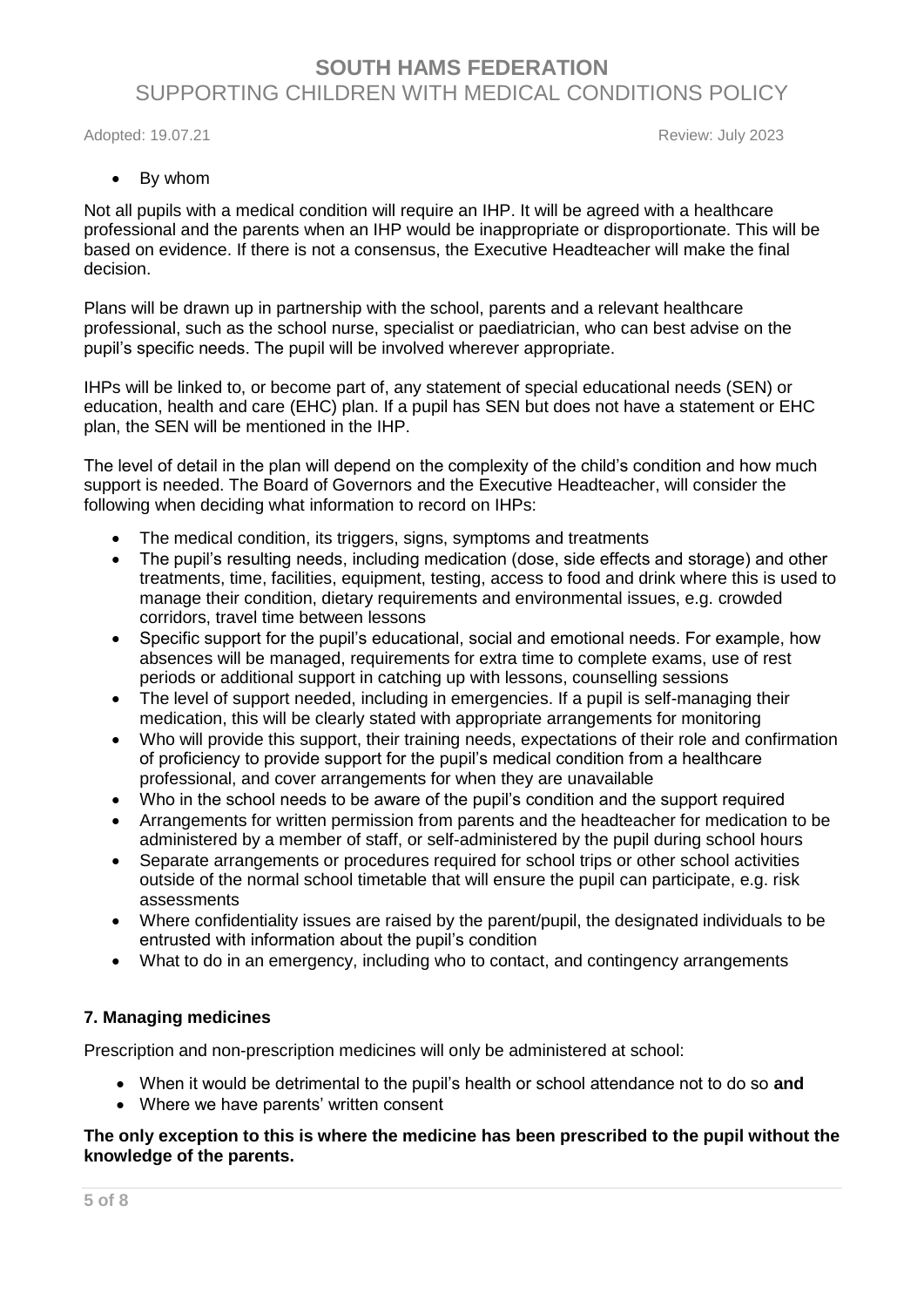Adopted: 19.07.21 Review: July 2023

Pupils under 16 will not be given medicine containing aspirin unless prescribed by a doctor.

Anyone giving a pupil any medication (for example, for pain relief) will first check maximum dosages and when the previous dosage was taken. Parents will always be informed.

The school will only accept prescribed medicines that are:

- In-date
- Labelled
- Provided in the original container, as dispensed by the pharmacist, and include instructions for administration, dosage and storage

The school will accept insulin that is inside an insulin pen or pump rather than its original container, but it must be in date.

All medicines will be stored safely. Pupils will be informed about where their medicines are at all times and be able to access them immediately. Medicines and devices such as asthma inhalers, blood glucose testing meters and adrenaline pens will always be readily available to pupils and not locked away.

Medicines will be returned to parents to arrange for safe disposal when no longer required.

### **7.1 Controlled Drugs**

[Controlled drugs](http://www.nhs.uk/chq/Pages/1391.aspx?CategoryID=73) are prescription medicines that are controlled under the [Misuse of Drugs](http://www.legislation.gov.uk/uksi/2001/3998/schedule/1/made)  [Regulations 2001](http://www.legislation.gov.uk/uksi/2001/3998/schedule/1/made) and subsequent amendments, such as morphine or methadone.

A pupil who has been prescribed a controlled drug may have it in their possession if they are competent to do so, but they must not pass it to another pupil to use. All other controlled drugs are kept in a secure cupboard in the school office and only named staff have access.

Controlled drugs will be easily accessible in an emergency and a record of any doses used and the amount held will be kept.

### **7.2 Pupils Managing their Own Needs**

Pupils who are competent will be encouraged to take responsibility for managing their own medicines and procedures. This will be discussed with parents and it will be reflected in their IHPs.

Pupils will be allowed to carry their own medicines and relevant devices wherever possible. Staff will not force a pupil to take a medicine or carry out a necessary procedure if they refuse, but will follow the procedure agreed in the IHP and inform parents so that an alternative option can be considered, if necessary.

### **7.3 Unacceptable practice**

School staff should use their discretion and judge each case individually with reference to the pupil's IHP, but it is generally not acceptable to:

- Prevent pupils from easily accessing their inhalers and medication, and administering their medication when and where necessary
- Assume that every pupil with the same condition requires the same treatment
- Ignore the views of the pupil or their parents
- Ignore medical evidence or opinion (although this may be challenged)
- Send children with medical conditions home frequently for reasons associated with their medical condition or prevent them from staying for normal school activities, including lunch, unless this is specified in their IHPs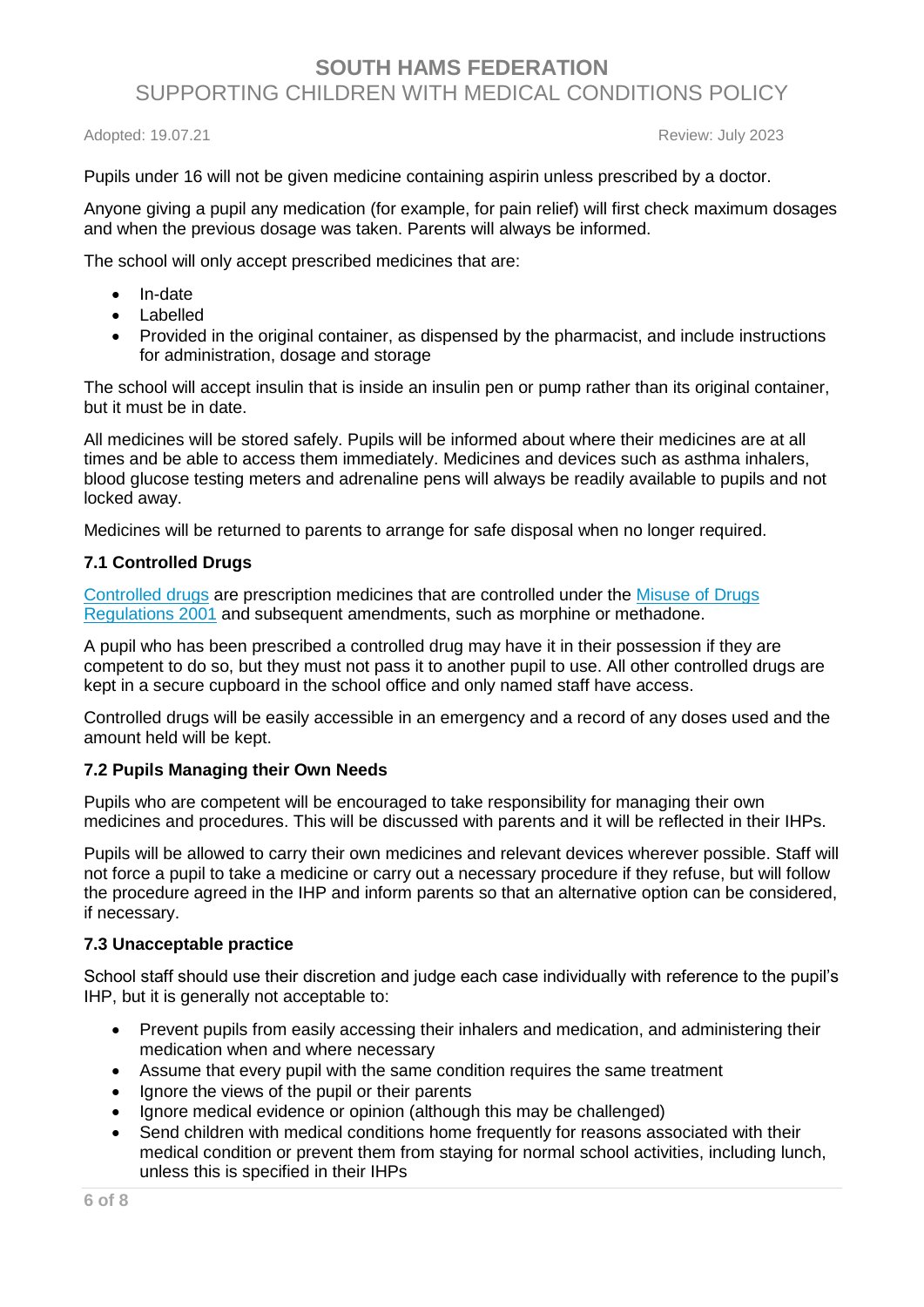Adopted: 19.07.21 **Review: July 2023** 

- If the pupil becomes ill, send them to the school office or medical room unaccompanied or with someone unsuitable
- Penalise pupils for their attendance record if their absences are related to their medical condition, e.g. hospital appointments
- Prevent pupils from drinking, eating or taking toilet or other breaks whenever they need to in order to manage their medical condition effectively
- Require parents, or otherwise make them feel obliged, to attend school to administer medication or provide medical support to their pupil, including with toileting issues. No parent should have to give up working because the school is failing to support their child's medical needs
- Prevent pupils from participating, or create unnecessary barriers to pupils participating in any aspect of school life, including school trips, e.g. by requiring parents to accompany their child
- Administer, or ask pupils to administer, medicine in school toilets

### **8. Emergency procedures**

Staff will follow the school's normal emergency procedures (for example, calling 999). All pupils' IHPs will clearly set out what constitutes an emergency and will explain what to do.

If a pupil needs to be taken to hospital, staff will stay with the pupil until the parent arrives, or accompany the pupil to hospital by ambulance.

### **9. Training**

Staff who are responsible for supporting pupils with medical needs will receive suitable and sufficient training to do so.

The training will be identified during the development or review of IHPs. Staff who provide support to pupils with medical conditions will be included in meetings where this is discussed.

The relevant healthcare professionals will lead on identifying the type and level of training required and will agree this with the Executive Headteacher. Training will be kept up to date.

Training will:

- Be sufficient to ensure that staff are competent and have confidence in their ability to support the pupils
- Fulfil the requirements in the IHPs
- Help staff to have an understanding of the specific medical conditions they are being asked to deal with, their implications and preventative measures

Healthcare professionals will provide confirmation of the proficiency of staff in a medical procedure, or in providing medication.

All staff will receive training so that they are aware of this policy and understand their role in implementing it, for example, with preventative and emergency measures so they can recognise and act quickly when a problem occurs. This will be provided for new staff during their induction.